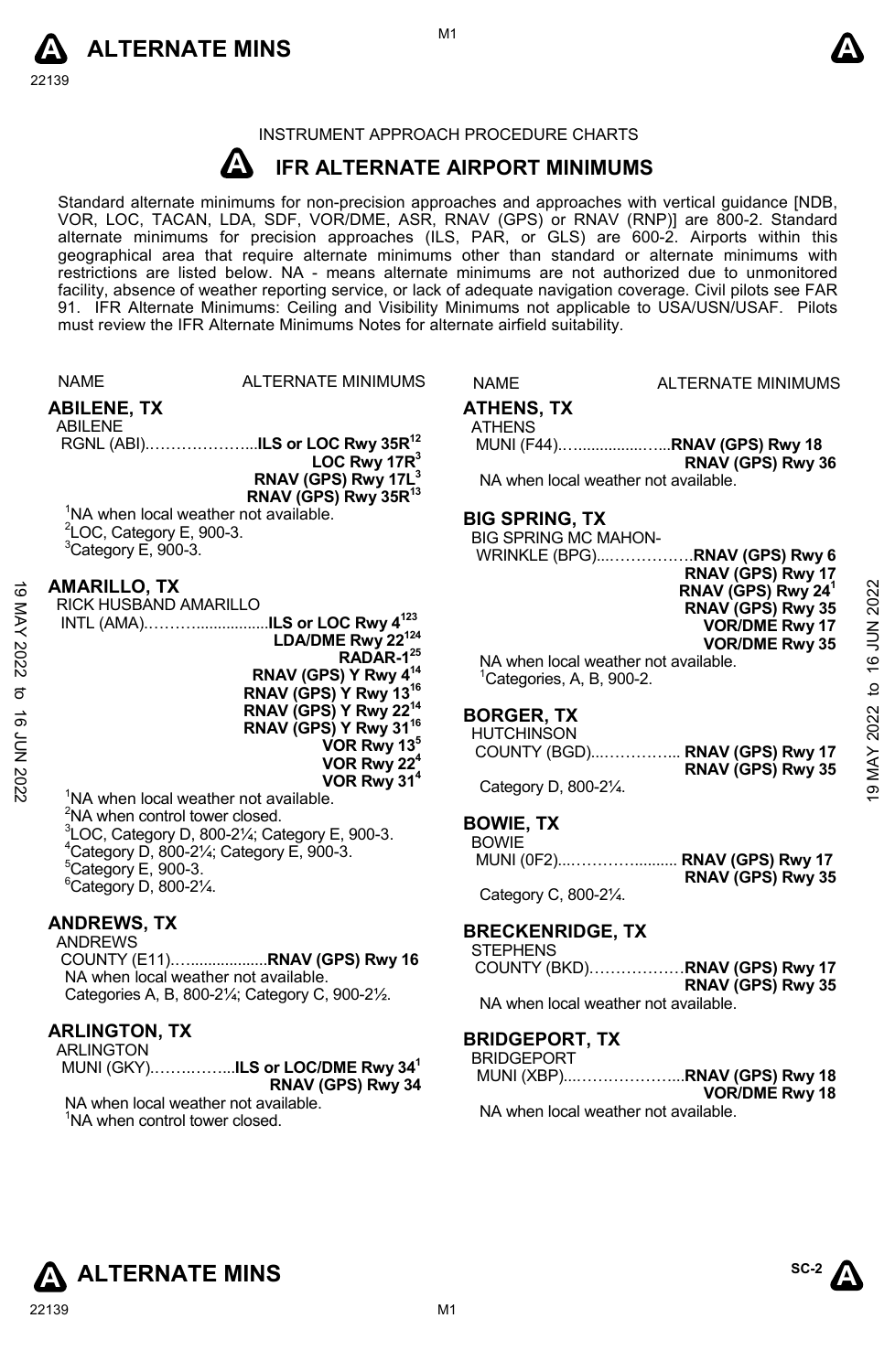## **A** ALTERNATE MINS  $\qquad \qquad \blacksquare$

22139

| <b>NAME</b> | <b>ALTERNATE MINIMU</b> |
|-------------|-------------------------|
|             |                         |

#### **CANADIAN, TX**

HEMPHILL COUNTY (HHF)………………..**RNAV (GPS) Rwy 4 RNAV (GPS) Rwy 22**

NA when local weather not available. Category C, 900-2¾; Category D, 1000-3.

#### **CARTHAGE, TX**

PANOLA COUNTY-SHARPE FLD (4F2).….........................................**NDB Rwy 35**  NA when local weather not available. Category C, 900-2½.

#### **CHILDRESS, TX**

CHILDRESS MUNI (CDS).………………...**RNAV (GPS) Rwy 36 VOR Rwy 36** 

NA when local weather not available. Category D, 800-2½.

#### **CLEBURNE, TX**

CLEBURNE

RGNL (CPT).………………….**RNAV (GPS) Rwy 15 RNAV (GPS) Rwy 33**  NA when local weather not available.

Category C, 900-2½; Category D, 900-2¾.

#### **CORSICANA, TX**

C DAVID CAMPBELL FLD-CORSICANA MUNI (CRS)...……….........….**RNAV (GPS) Rwy 32** NA when local weather not available.

#### **DALHART, TX**

DALHART MUNI (DHT).……………………………**VOR Rwy 17**  Category D, 800-2¼.

#### **DALLAS, TX**

ADDISON (ADS).…..……….....**ILS or LOC Rwy 161 ILS or LOC Rwy 34 RNAV (GPS) Rwy 162 RNAV (GPS) Rwy 342** NA when local weather not available.

1 LOC, Category D, 800-2½.  $2$ Category D, 800-2 $\frac{1}{2}$ .

DALLAS

| RNAV (GPS) Rwy 17 <sup>3</sup> |
|--------------------------------|
| RNAV (GPS) Rwy 31 <sup>3</sup> |
| RNAV (GPS) Rwy 35 <sup>3</sup> |
| VOR Rwy 173                    |

NA when local weather not available. <sup>1</sup>NA when control tower closed.  ${}^{2}$ LOC, Category D, 800-2 $\frac{1}{4}$ .  $3$ Category D, 800-21⁄4.

M<sub>2</sub>

#### IMS NAME ALTERNATE MINIMUMS

**DALLAS, TX (CON'T)** 

#### DALLAS LOVE

| ILS or LOC Rwy 31R <sup>2</sup>                             |
|-------------------------------------------------------------|
| ILS Y or LOC Y Rwy 13L <sup>3</sup>                         |
| ILS Y or LOC Y Rwy 13R <sup>3</sup>                         |
| RNAV (GPS) Y Rwy 13L <sup>4</sup>                           |
| RNAV (GPS) Y Rwy 13R <sup>4</sup>                           |
| RNAV (GPS) Y Rwy 31L <sup>5</sup>                           |
| RNAV (GPS) Y Rwy 31R <sup>4</sup>                           |
| RNAV (GPS) Z Rwy 13L <sup>4</sup>                           |
| RNAV (GPS) Z Rwy 13R <sup>4</sup>                           |
| <sup>1</sup> LOC, Categories A, B, 1100-2; Categories C, D, |

1100-3. <sup>2</sup>LOC, Categories A, B, 900-2; Category C, 900-2½; Category D, 1100-3.  $3$ LOC, Category D, 1100-3.  $4$ Category D, 1100-3. 5 Categories A, B, 900-2; Category C, 900-2½; Category D, 1100-3.

#### **MCKINNEY**

 NTL (TKI)...………...........……**ILS or LOC Rwy 1812 RNAV (GPS) Rwy 183 RNAV (GPS) Rwy 363 VOR/DME-A4**

NA when local weather not available. <sup>1</sup>NA when control tower closed.  $2$ LOC, Category D, 800-2 $\frac{1}{2}$ .  $3$ Category D, 800-2 $\frac{1}{2}$ . 4 Category C, 800-2¼; Category D, 800-2½.

#### **DALLAS-FORT WORTH, TX**

DALLAS-FORT WORTH INTL (DFW)…………**CONVERGING ILS Rwy 13R1 CONVERGING ILS Rwy 31R2 ILS or LOC Rwy 18R3** 1 Categories A, B, C, 900-2½.  $2$ ILS, 1100-4. 19 MAY 2022 to 16 JUN 202219 MAY 2022 to 16 JUN 2022

 $^3$ ILS, 700-2.

#### **DECATUR, TX**

DECATUR MUNI (LUD)...…...**RNAV (GPS) Rwy 17 RNAV (GPS) Rwy 35**  NA when local weather not available.

#### **DENTON, TX**

**DENTON** 

ENTERPRISE (DTO)...……..**RNAV (GPS) Rwy 18L RNAV (GPS) Rwy 18R RNAV (GPS) Rwy 36L RNAV (GPS) Rwy 36R** 

NA when local weather not available. Category D, 800-2¼.



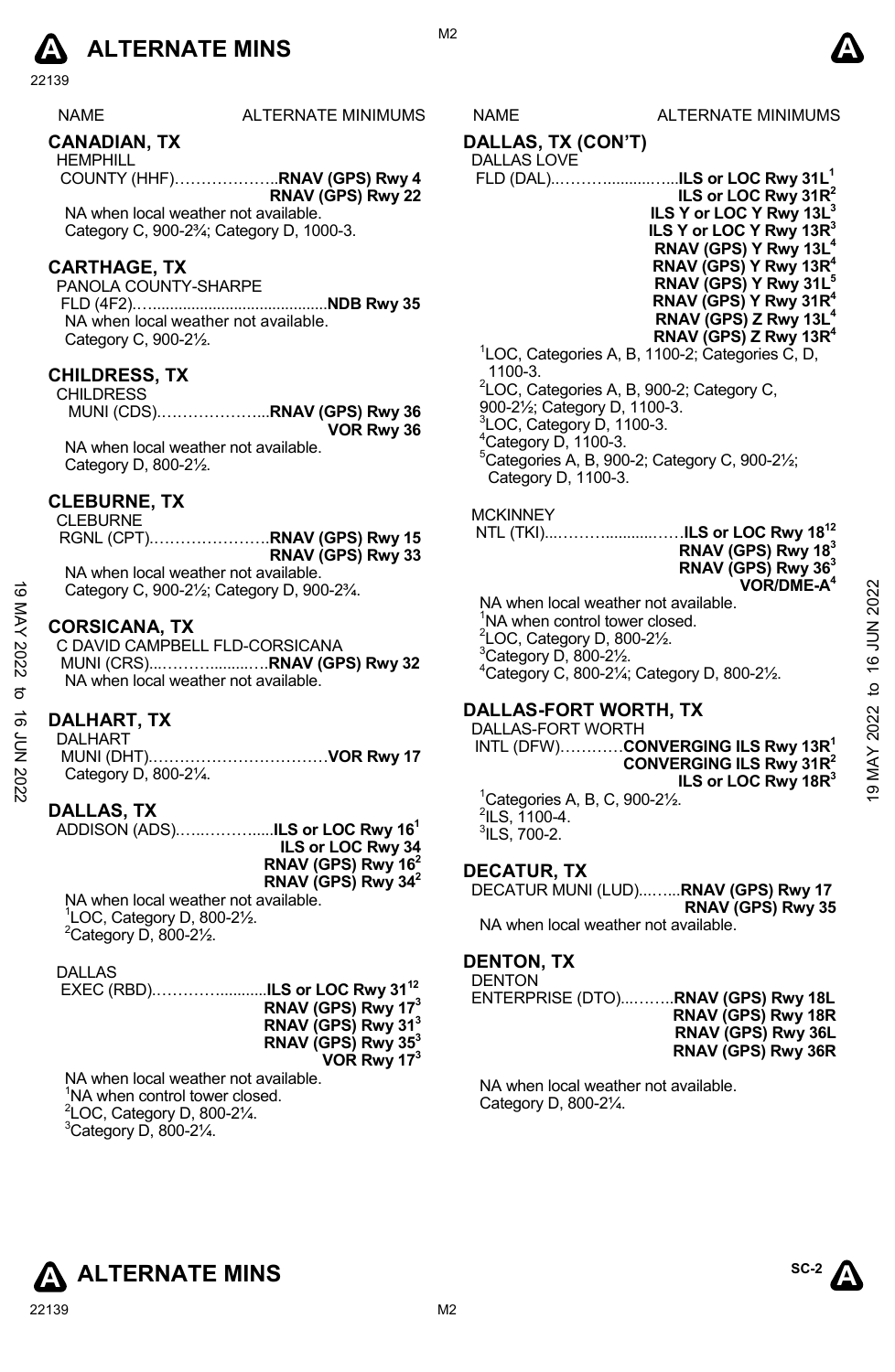# **A** ALTERNATE MINS  $\bullet$

22139

| NAME | <b>ALTERNAT</b> |
|------|-----------------|
|      |                 |
|      |                 |

#### **DUMAS, TX**

**MOORE** COUNTY (DUX).……………….**RNAV (GPS) Rwy 1 RNAV (GPS) Rwy 19** 

NA when local weather not available. Category D, 800-2¼.

### **EASTLAND, TX**

EASTLAND MUNI (ETN).………………….**RNAV (GPS) Rwy 17 RNAV (GPS) Rwy 35** 

NA when local weather not available. Category B, 900-2; Category C, 900-2½.

#### **FORT WORTH, TX**

| <b>FORT WORTH</b> |                                                      |
|-------------------|------------------------------------------------------|
|                   | ALLIANCE (AFW) <b>ILS or LOC Rwy 16L<sup>1</sup></b> |
|                   | ILS or LOC Rwy 34R <sup>1</sup>                      |
|                   | RNAV (GPS) Rwy 16L <sup>2</sup>                      |
|                   | RNAV (GPS) Rwy 16R <sup>2</sup>                      |
|                   | RNAV (GPS) Rwy $34R^2$                               |

1 LOC, Category E, 800-2¼.  $2$ Category E, 800-2 $\frac{1}{4}$ .

#### FORT WORTH MEACHAM

| RNAV (GPS) Rwy 16 |
|-------------------|
| RNAV (GPS) Rwy 34 |

#### **GAINESVILLE, TX**

GAINESVILLE MUNI (GLE).………………….**RNAV (GPS) Rwy 18 RNAV (GPS) Rwy 361**  Category D, 800-2½.

<sup>1</sup>NA when local weather not available.

#### **GILMER, TX**

FOX STEPHENS FLD - GILMER MUNI (JXI)……………………**RNAV (GPS) Rwy 18 RNAV (GPS) Rwy 36**  NA when local weather not available. Category C, 800-2¼.

#### **GRAHAM, TX**

GRAHAM MUNI (RPH).…….....**RNAV (GPS) Rwy 3 RNAV (GPS) Rwy 21**  NA when local weather not available.

#### **GRANBURY, TX**

GRANBURY RGNL (GDJ).…………………**RNAV (GPS) Rwy 14**  NA when local weather not available.

M3

#### **E MINIMUMS NAME ALTERNATE MINIMUMS**

#### **GRAND PRAIRIE, TX**

GRAND PRAIRIE MUNI (GPM).…………………**RNAV (GPS) Rwy 36 VOR Rwy 36** 

NA when local weather not available. Categories A, B, 800-2½.

#### **GREENVILLE, TX**

MAJORS (GVT)……........**ILS Y or LOC Y Rwy 1712 ILS Z or LOC Z Rwy 17123 RNAV (GPS) Rwy 1734 RNAV (GPS) Rwy 3534 TACAN Rwy 1734 TACAN Rwy 3534 VOR/DME Rwy 1734** 

<sup>1</sup>NA when control tower closed.

 $^{2}$ LOC, Category D, 800-2¼; Category E, 800-2¾. <sup>3</sup>NA when local weather not available.

4 Category D, 800-2¼; Category E, 800-2¾.

#### **HENDERSON, TX**

RUSK COUNTY (RFI)……...**RNAV (GPS) Rwy 17**  NA when local weather not available. Category C, 800-2½.

#### **HEREFORD, TX**

| ಹ    |                                      |                                | <b>HEREFORD, TX</b>                             |                   | 2022           |
|------|--------------------------------------|--------------------------------|-------------------------------------------------|-------------------|----------------|
|      |                                      | RNAV (GPS) Rwy 16              | <b>HEREFORD</b>                                 |                   |                |
|      |                                      | RNAV (GPS) Rwy 34              | MUNI (HRX)RNAV (GPS) Rwy 2                      |                   |                |
|      | Category D, 800-21/2.                |                                |                                                 | RNAV (GPS) Rwy 20 |                |
| 2022 |                                      |                                | NA when local weather not available.            |                   | NUN 91         |
|      | <b>FORT WORTH</b>                    |                                | Category D, 900-2 <sup>3</sup> / <sub>4</sub> . |                   |                |
| ಕ    |                                      | SPINKS (FWS)RNAV (GPS) Rwy 18R |                                                 |                   | ₽              |
| ಕ    |                                      | RNAV (GPS) Rwy 36L             | <b>HILLSBORO, TX</b>                            |                   |                |
|      | NA when local weather not available. |                                | <b>HILLSBORO</b>                                |                   | 2022           |
|      |                                      |                                | MUNI (INJ)RNAV (GPS) Rwy 16                     |                   |                |
|      | <b>GAINESVILLE, TX</b>               |                                |                                                 | RNAV (GPS) Rwy 34 | MAY            |
| 2022 | <b>GAINESVILLE</b>                   |                                | NA when local weather not available.            |                   | $\overline{9}$ |
|      |                                      |                                |                                                 |                   |                |

#### **HILLSBORO, TX**

| <b>HILLSBORO</b>                     |                             |
|--------------------------------------|-----------------------------|
|                                      | MUNI (INJ)RNAV (GPS) Rwy 16 |
|                                      | RNAV (GPS) Rwy 34           |
| NA when local weather not available. |                             |

#### **LAMESA, TX**

LAMESA MUNI (LUV)………….....…….**RNAV (GPS) Rwy 16 RNAV (GPS) Rwy 34** 

Category D, 900-2¾.

#### **LANCASTER, TX**

LANCASTER

RGNL (LNC)…………………..**RNAV (GPS) Rwy 31**  NA when local weather not available. Category C, 800-2¼; Category D, 800-2½.

**ALTERNATE MINS** 

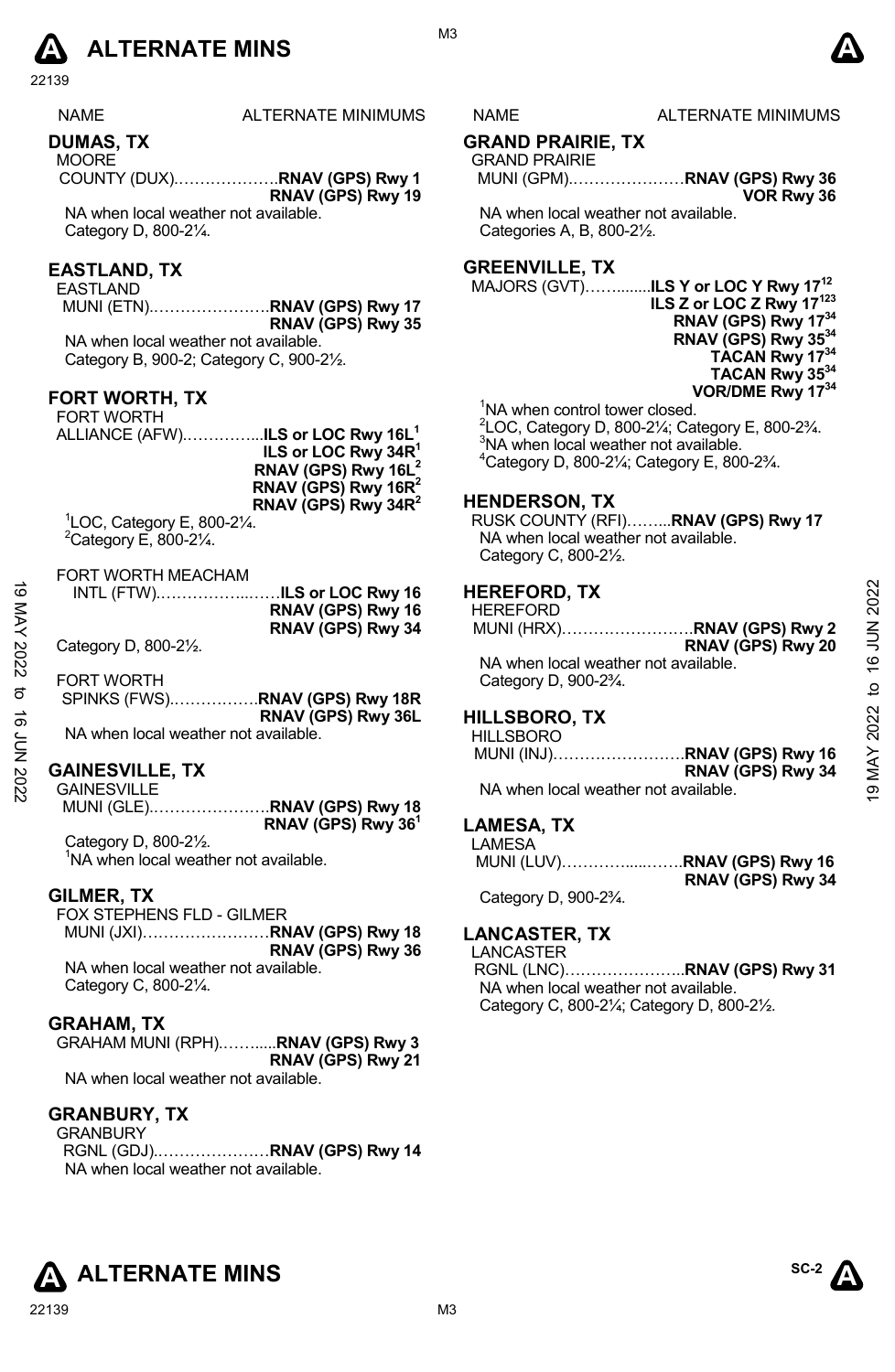

22139

| ALTERNATE MINIMU |
|------------------|
|                  |
|                  |

- EAST TEXAS RGNL (GGG)………….......…..**ILS or LOC Rwy 131**
	- **RNAV (GPS) Rwy 132 RNAV (GPS) Rwy 183**
	- **RNAV (GPS) Rwy 312**
	- **RNAV (GPS) Rwy 363**
	- **VOR/DME or TACAN Rwy 132 VOR/DME or TACAN Rwy 312**
	- NA when local weather not available.  ${}^{1}$ ILS, LOC, Category D, 800-2 $\frac{1}{4}$ ; Category E, 800-2½.
	- $2^2$ Category D, 800-21/<sub>4</sub>; Category E, 800-21/2.  $3$ Category D, 800-2 $\frac{1}{4}$ .

#### **LUBBOCK, TX**

LUBBOCK PRESTON SMITH INTL (LBB)……………………**ILS or LOC Rwy 17R1 ILS or LOC Rwy 261 RNAV (GPS) Rwy 82 RNAV (GPS) Rwy 262 RNAV (GPS) Y Rwy 17R2 RNAV (GPS) Y Rwy 35L2 VOR/DME or TACAN Rwy 2623**

1 ILS, Category D, 700-2; Category E, 900-3;

LOC, Category E, 900-3.

 $2$ Category E, 900-3.

<sup>3</sup>NA when local weather not available.

#### **MESQUITE, TX**

MESQUITE METRO (HQZ)…..**ILS or LOC Rwy 181 LOC/DME BC Rwy 36 RNAV (GPS) Rwy 18 RNAV (GPS) Rwy 36**  NA when local weather not available. <sup>1</sup>ILS, Category C, 800-2. 10 LOC, Category E, 900-3.<br>
<sup>2</sup>Category E, 900-3.<br>
<sup>2</sup>Category E, 900-3.<br>
<sup>2</sup>Category E, 900-3.<br>
<sup>2</sup>NA when local weather not available.<br> **EXEL MESQUITE METRO (HQZ).....ILS or LOC Rwy 18<sup>1</sup><br>
<b>EXEL MAY (GPS) Rwy 45**<br> **EX** 

#### **MIDLOTHIAN/WAXAHACHIE, TX**

MID-WAY RGNL (JWY).………………...**RNAV (GPS) Rwy 18 RNAV (GPS) Rwy 361** 

Category D, 800-2¼. <sup>1</sup>NA when local weather not available.

#### **MINEOLA/QUITMAN, TX**

WOOD COUNTY - COLLINS FLD (JDD)...…………........….**RNAV (GPS) Rwy 18 RNAV (GPS) Rwy 36**  NA when local weather not available.

#### **MINERAL WELLS, TX**

MINERAL WELLS RGNL (MWL).….....................**RNAV (GPS) Rwy 31**  NA when local weather not available.

M4

#### IMS NAME ALTERNATE MINIMUMS

## **MOUNT PLEASANT, TX**

MOUNT PLEASANT RGNL (OSA)…………………**RNAV (GPS) Rwy 171 RNAV (GPS) Rwy 31 RNAV (GPS) Rwy 351** 

NA when local weather not available. 1 Category D, 800-2¼.

#### **PAMPA, TX**

PERRY LEFORS FLD (PPA).……………………**RNAV (GPS) Rwy 17 VOR/DME-A** 

NA when local weather not available. Category D, 800-2¼.

#### **PARIS, TX**

COX FLD (PRX).…………......**RNAV (GPS) Rwy 17 RNAV (GPS) Rwy 35 VOR Rwy 35**  NA when local weather not available.

Category D, 800-2¼.

#### **PERRYTON, TX**

PERRYTON OCHILTREE COUNTY (PYX)………………**RNAV (GPS) Rwy 17 RNAV (GPS) Rwy 35**  NA when local weather not available.

#### **PLAINVIEW, TX**

HALE COUNTY (PVW)……......**RNAV (GPS) Rwy 4 RNAV (GPS) Rwy 22**  NA when local weather not available.

Categories C, D, 800-2¼.

#### **ROCKWALL, TX**

RAPLH M HALL/ROCKWALL MUNI (F46)**…………………...RNAV (GPS) Rwy 17 RNAV (GPS) Rwy 35** 

NA when local weather not available.

#### **SEMINOLE, TX**

GAINES COUNTY (GNC)……………...**RNAV (GPS) Rwy 35**  NA when local weather not available.

#### **SHERMAN/DENSION, TX**

| NORTH TEXAS RGNL/PERRIN |                                 |
|-------------------------|---------------------------------|
|                         |                                 |
|                         | RNAV (GPS) Rwy 35R <sup>1</sup> |
|                         | VOR-A                           |
| 0.11111000001           |                                 |

Category D, 800-2½. <sup>1</sup>NA when local weather not available.

#### **SNYDER, TX**

WINSTON

FLD (SNK)…………………….**RNAV (GPS) Rwy 35**  NA when local weather not available.